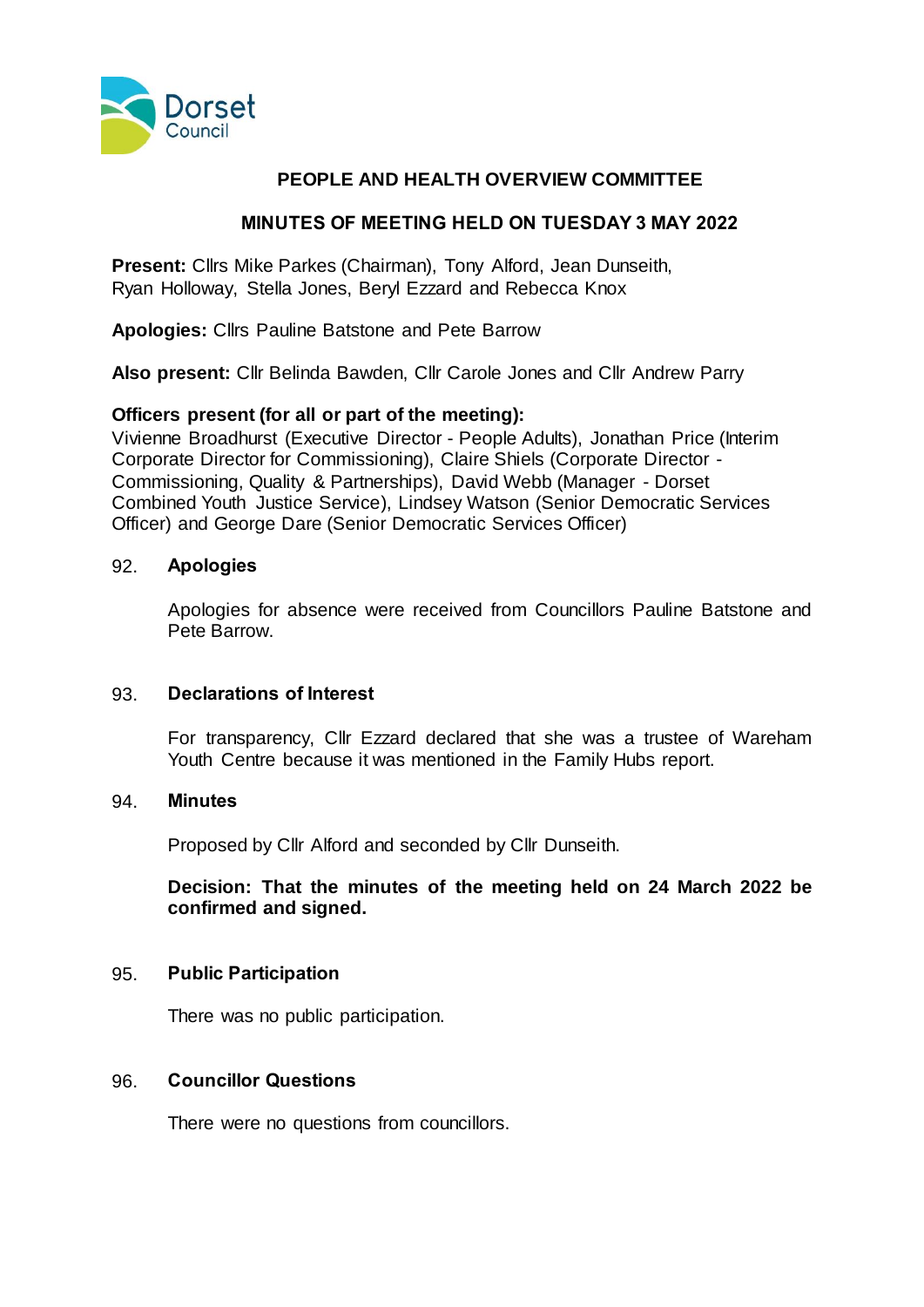# 97. **Youth Justice Plan 2022-23**

The Manager for the Dorset Combined Youth Justice Service introduced the item. It was a statutory requirement for local authorities to publish an annual Youth Justice Plan. The service had seen several successes over the past year, which included a reduction of children entering the youth justice system, and no child in the Dorset Council area receiving a custodial sentence. The report set out the service's priorities for the next year.

During discussion, the following points were raised:

- Compared to the previous Youth Justice Plan, there was not much change in content, but there was more detail in some sections.
- Some children in the BCP Council area received a custodial sentence.
- 80% of children in the youth justice system have speech and language problems.
- The service received funding for speech and language therapists.
- The therapists also provided training for other services, such as the police and magistrates, so they were aware of communication issues.
- The service had sufficient numbers of staff, with good staff retention.
- The commitment of volunteers was appreciated by the young people.
- Ward councillors have the duty to assist residents where possible.
- The service had links to the community safety partnership and would consider adding a representative to the Youth Justice Board.

Proposed by Cllr S Jones, seconded by Cllr Holloway.

**Decision: That the People and Health Overview Committee endorse the Youth Justice Plan and that it recommends to Cabinet that Cabinet recommends the plan's approval to Full Council.**

## 98. **Family Hubs**

The Corporate Director for Commissioning, Quality, and Partnerships introduced the report on Family Hubs. There would not be hubs in every town due to Dorset being a rural community. The timeline was to set up hubs in East Dorset by September, then roll out the hubs across the county over the next 3 years. Dorset was not one of the 75 local authorities that received funding for family hubs.

During discussion, the following points were raised:

- There would be 8-10 hubs although the locations have not been confirmed.
- There was no reason given why Dorset did not receive funding, however it could have been around prioritisation.
- Some services would be online or by phone.
- The government wanted family hubs to start within 2 years rather than being completed within 2 years.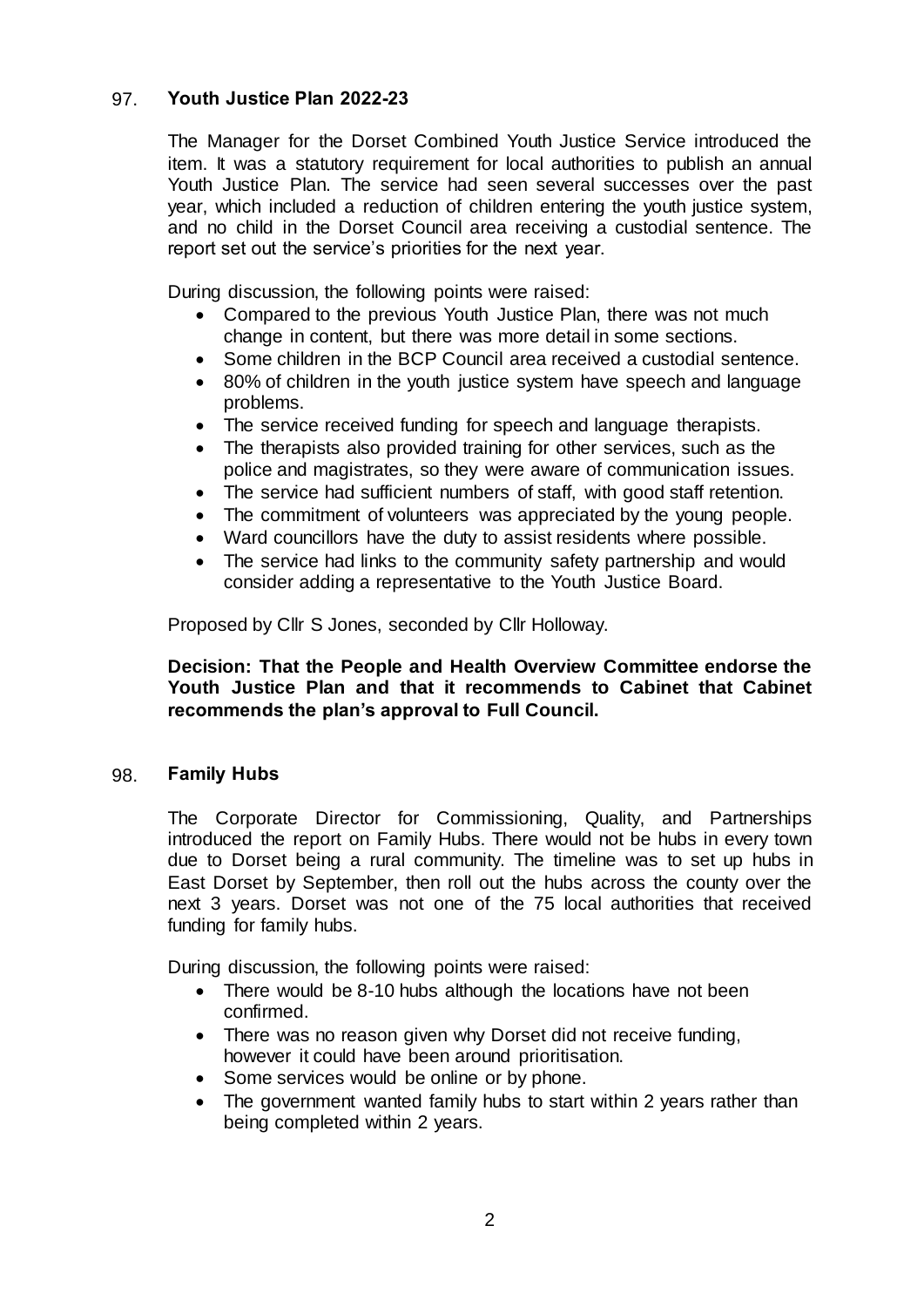- The Portfolio Holder for Children, Education, Skills and Early Help was not aware if neighbouring authorities received funding but would ask his counterparts.
- Local Alliance Groups bring local people and professionals in each locality together.
- The 'digital front door' was about having good information available to people through digital access, including webchat, phone, and text messaging.
- Cllr Knox felt that this was prevention at scale and would like to see more finances put in so family hubs can be implemented before the deadline.
- The hubs need to be in the right places and spaces. Libraries would work well on some occasions but not others.

# 99. **Resettlement and the Homes for Ukraine Scheme**

The Corporate Director for Commissioning, Quality, and Partnerships introduced the report. The Homes for Ukraine Scheme has had an overwhelming response from the community. The council was responsible for accommodation checks, DBS checks for host families, administering the £350 thank you payment, and providing additional support as families arrive. Ukrainian families have arrived in Dorset and 210 families have been matched, with 500 families expected over the coming weeks. The council was awaiting guidance from government about rematching families if the original matches were not right.

The Chairman thanked the community for their response.

The committee discussed the report, and the following points were noted:

- Dorset Direct was able to respond to any queries about the scheme.
- There are 58 children who have either arrived or were coming to Dorset. The School Admissions team were organising school places.
- The Dorset Together group were working on a children's offer.
- Some children could have access to free school meals.
- The council receives the same amount of funding per child, no matter what their needs were.
- The adult learning team were working on Ukrainian and Russian language resources.
- Ukrainians can access learning through online means or local community groups offering transport support if there was no transport available.
- The Home Office would be asked for a formal response on biometric passports.
- Cllr Knox would contact the chair of the Dorset Clinical Commissioning Group about NHS dental care.
- Families congratulated Dorset Council for the work they were doing on the scheme.